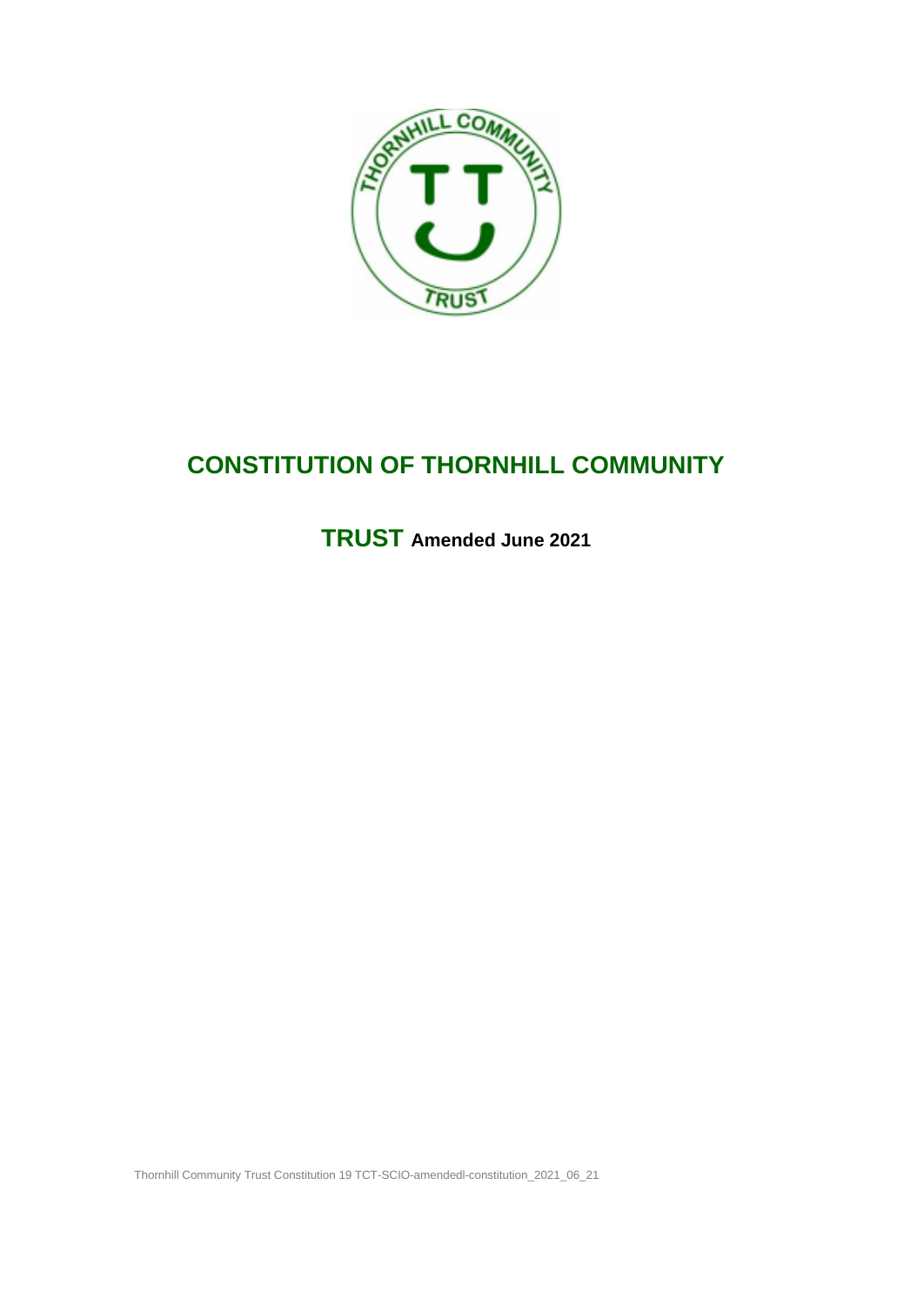# **CONSTITUTION**

# **of**

# **THORNHILL COMMUNITY TRUST**

| <b>CONTENTS</b>                                                    |                                                                                                                                                                             |                        |
|--------------------------------------------------------------------|-----------------------------------------------------------------------------------------------------------------------------------------------------------------------------|------------------------|
| <b>GENERAL</b>                                                     | type of organisation, Scottish principal<br>office, name, purposes, powers,<br>liability, general structure                                                                 | clauses 1 - 10         |
| <b>MEMBERS</b>                                                     | qualifications for membership,<br>application, subscription, register<br>of members, withdrawal,<br>transfer, re registration, expulsion                                    | clauses 11 -<br>26     |
| <b>DECISION-MAKING</b><br><b>BY THE MEMBERS</b>                    | members' meetings, power to request<br>members' meeting, notice, procedure<br>at members' meetings, voting at<br>members' meetings, written<br>resolutions, minutes         | clauses 27 -<br>52     |
| <b>BOARD (CHARITY</b><br><b>TRUSTEES)</b>                          | number, eligibility, election/retiral/re<br>election, termination of office, register<br>of charity trustees, office bearers,<br>powers, general duties, code of<br>conduct | clauses 53 -<br>80     |
| <b>DECISION-MAKING</b><br><b>BY THE CHARITY</b><br><b>TRUSTEES</b> | notice, procedure at board<br>meetings, minutes                                                                                                                             | clauses 81 -<br>94     |
| <b>ADMINISTRATION</b>                                              | sub-committees, operation of<br>accounts, accounting records and<br>annual<br>accounts                                                                                      | clauses 95 -<br>103    |
| <b>MISCELLANEOUS</b>                                               | winding up, alterations to the<br>constitution, interpretation                                                                                                              | clauses<br>$104 - 110$ |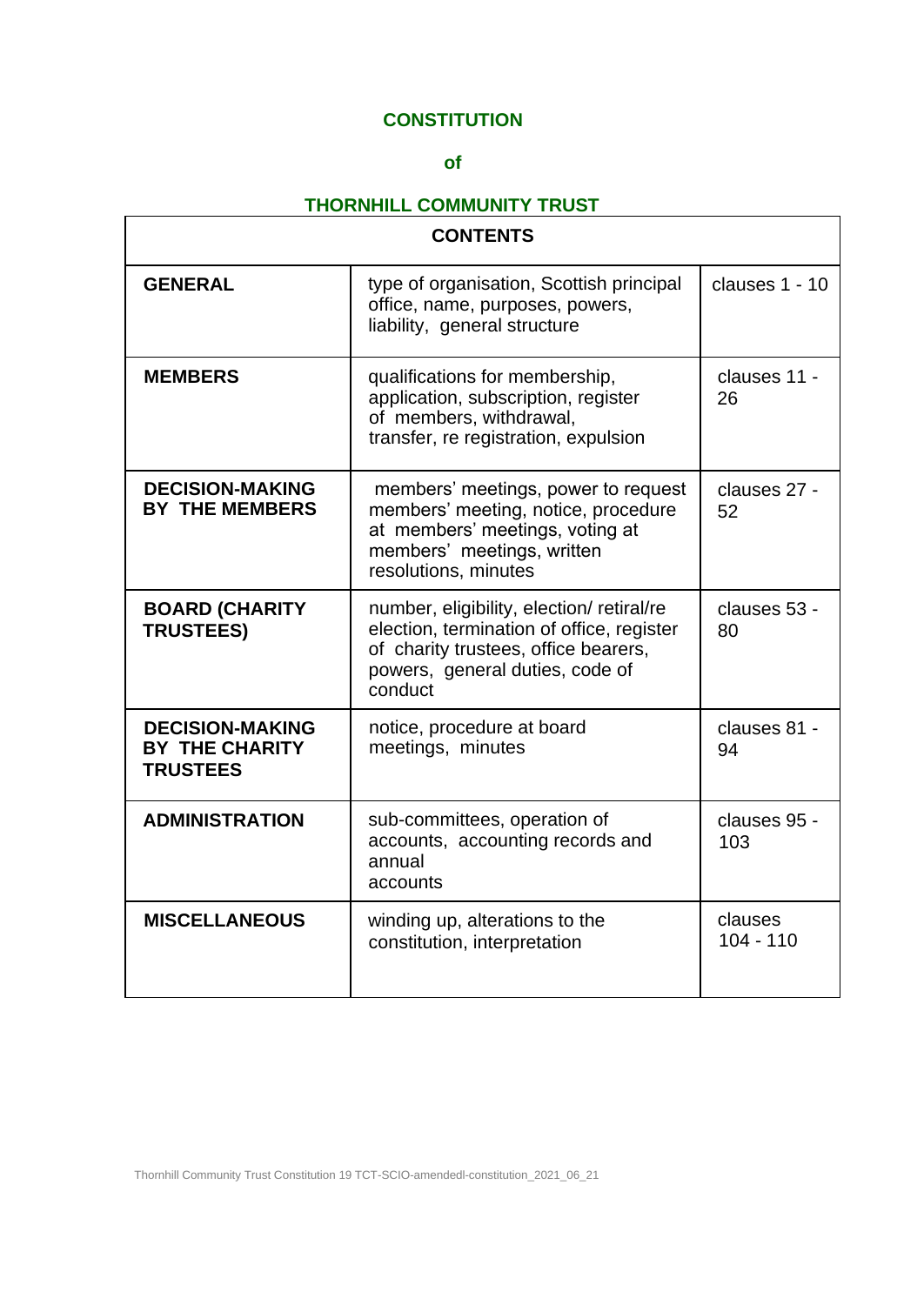# **GENERAL**

# **Type of organisation**

1 The organisation will, upon registration, be a Scottish Charitable Incorporated Organisation (SCIO).

# **Scottish principal office**

2 The principal office of the organisation will be in Scotland (and must remain in Scotland).

# **Name**

3 The name of the organisation is "Thornhill Community Trust".

# **Purposes**

4 The organisation's purposes are:

4.1 to improve the quality of life by providing a framework for community development in Thornhill and its environs, defined as an area lying within a 4.5km radius of the junction of the Main Street (A873) and Kippen Road (B822) shown bounded in red on the attached map - "the Operating Area";

4.2 to preserve, restore and improve the environment through the provision, maintenance and/or improvement of public open space and other public amenities and other environmental and townscape regeneration projects, and in doing so, to seek wherever appropriate (but subject to appropriate safeguards to ensure that the public benefit so arising clearly outweighs any private benefit thereby conferred on private landowners) to carry out works of reclamation, remediation, restoration and other operations to facilitate the use for those purposes of land whose use has been prevented or restricted because of previous use;

- 4.3 to provide within the Operating Area facilities for recreation and other leisure time occupation available to the public at large with a view to improving their conditions of life;
- 4.4 to promote, establish and operate other schemes of a charitable nature for the benefit of the community within the Operating Area, with clearance from OSCR or its successor body.

# **Powers**

5 The organisation has power to do anything which is calculated to further its purposes or is conducive or incidental to doing so.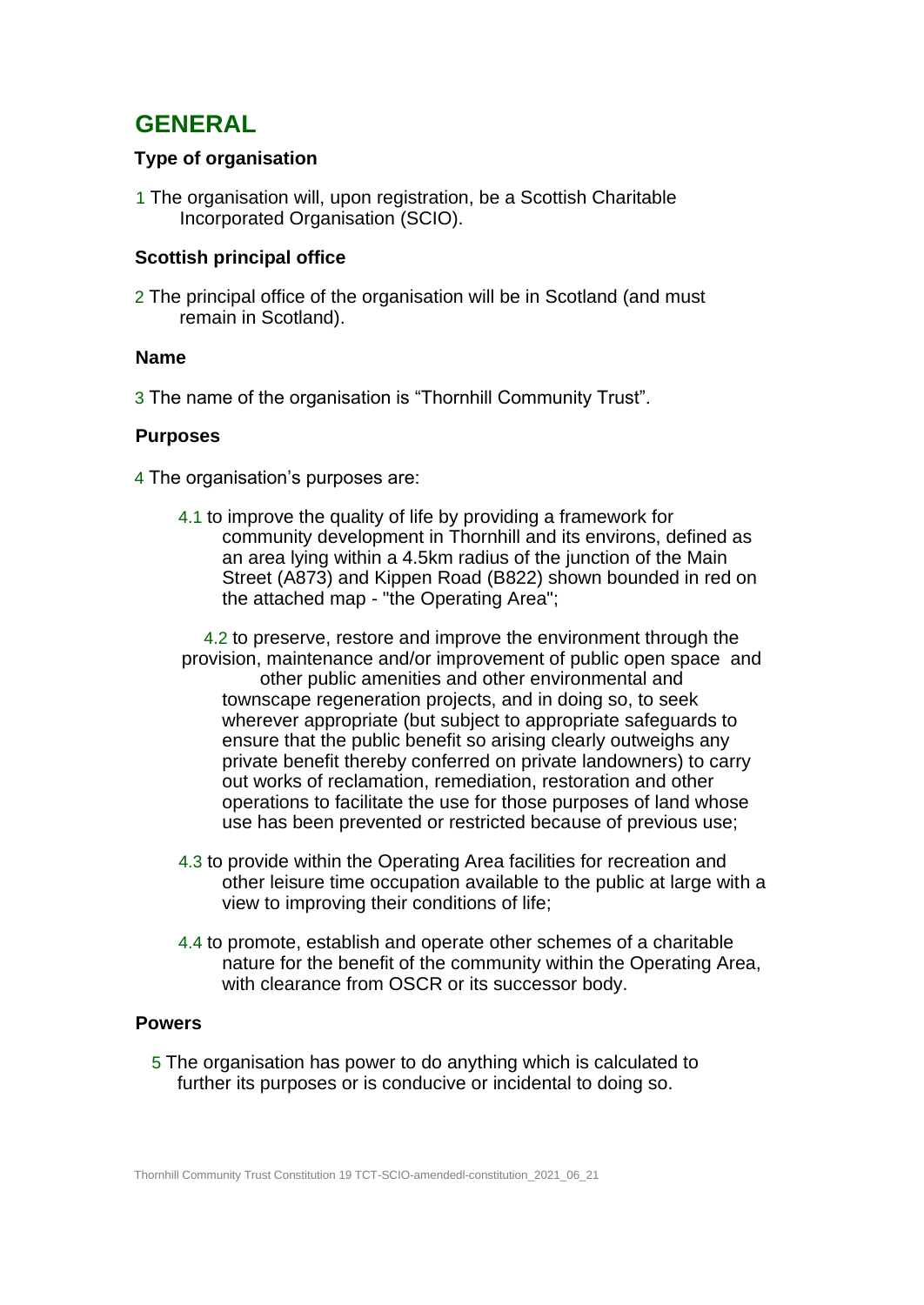6 No part of the income or property of the organisation may be paid or transferred (directly or indirectly) to the members - either in the course of the organisation's existence or on dissolution - except where this is done in direct furtherance of the organisation's charitable purposes.

#### **Liability of members**

- 7 The members of the organisation have no liability to pay any sums to help to meet the debts (or other liabilities) of the organisation if it is wound up; accordingly, if the organisation is unable to meet its debts, the members will not be held responsible.
- 8 The members and charity trustees have certain legal duties under the Charities and Trustee Investment (Scotland) Act 2005; and clause 7 does not exclude (or limit) any personal liabilities they might incur if they are in breach of those duties or in breach of other legal obligations or duties that apply to them personally.

### **General structure**

9 The structure of the organisation consists of:-

- 9.1 the MEMBERS who have the right to attend members' meetings (including any annual general meeting) and have important powers under the constitution; in particular, the members appoint people to serve on the board and take decisions on changes to the constitution itself;
- 9.2 the BOARD who hold regular meetings, and generally control the activities of the organisation; for example, the board is responsible for monitoring and controlling the financial position of the organisation.
- 10 The people serving on the board are referred to in this constitution as CHARITY TRUSTEES.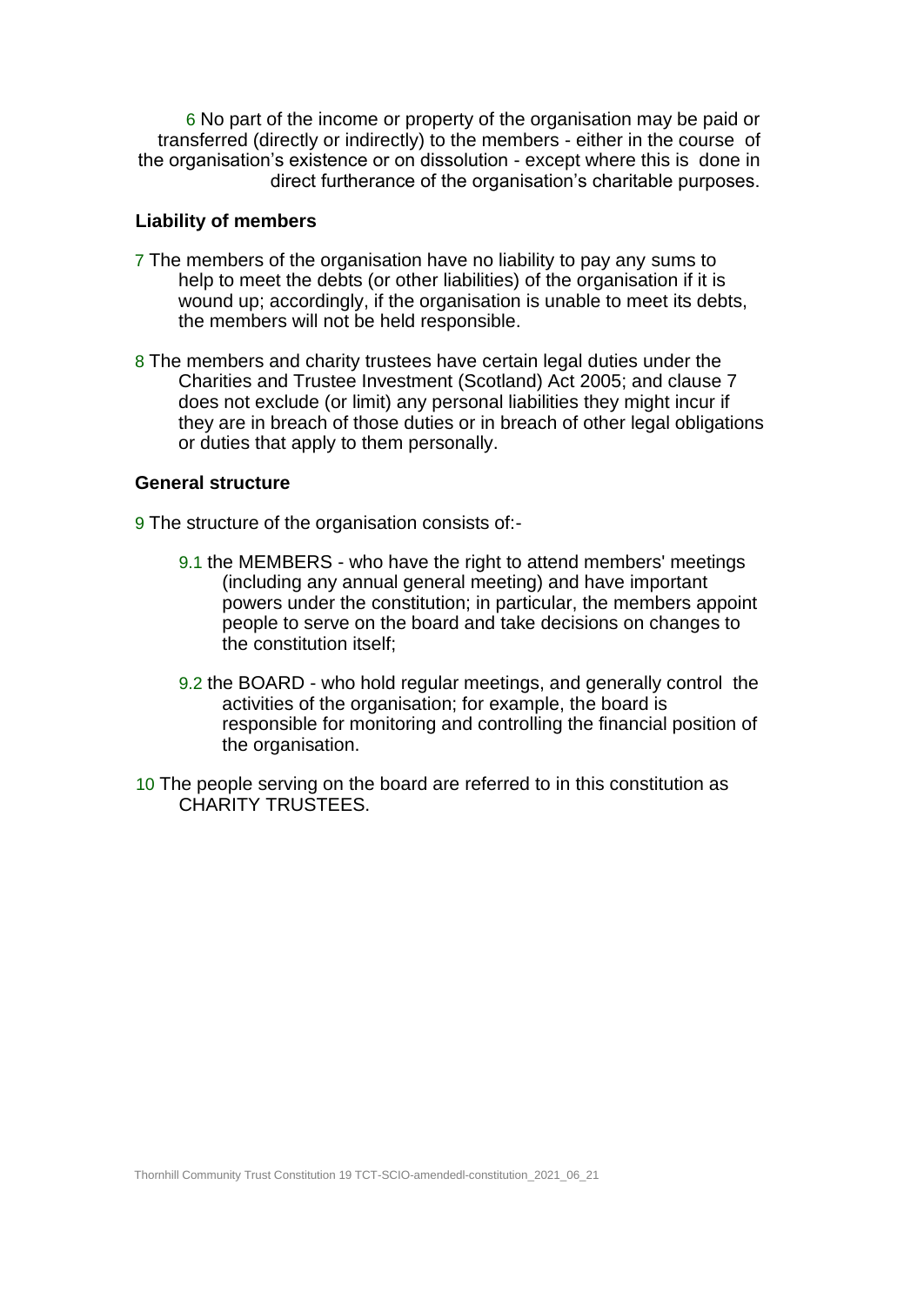Thornhill Community Trust Constitution 4 TCT-SCIO-final-constitution\_20140520

# **MEMBERS**

# **Qualifications for membership**

- 11 Membership is open to any individual aged 16 or over who is resident within the Operating Area.
- 12 Employees of the organisation are not eligible for membership.

### **Application for membership**

- 13 Any person who wishes to become a member should sign a written application for membership, along with a remittance to meet the annual membership subscription; the application will then be considered by the board at the next board meeting.
- 14 The board may, at its discretion, refuse to admit any person to membership.
- 15 The board must notify each applicant promptly (in writing or by e-mail) of its decision on whether or not to admit him/her to membership. If the decision was to refuse admission, the board shall return to the applicant the remittance lodged by him/her under clause 13.

### **Membership subscription**

- 16 Members shall require to pay an annual membership subscription; unless and until otherwise determined by the members, the amount of the annual membership subscription shall be £3.
- 17 The annual membership subscriptions shall be payable on or before 1<sup>st</sup> October in each year.
- 18 The members may vary the amount of the annual membership subscription and/or the date on which it falls due in each year, by way of a resolution to that effect passed at an AGM.
- 19 If the membership subscription payable by any member remains outstanding more than 6 weeks after the date on which it fell due - and providing he/she has been given at least one written reminder - the board may, by resolution to that effect, expel him/her from membership.
- 20 A person who ceases (for whatever reason) to be a member shall not be entitled to any refund of the membership subscription.

# **Register of members**

21 The board must keep a register of members, setting out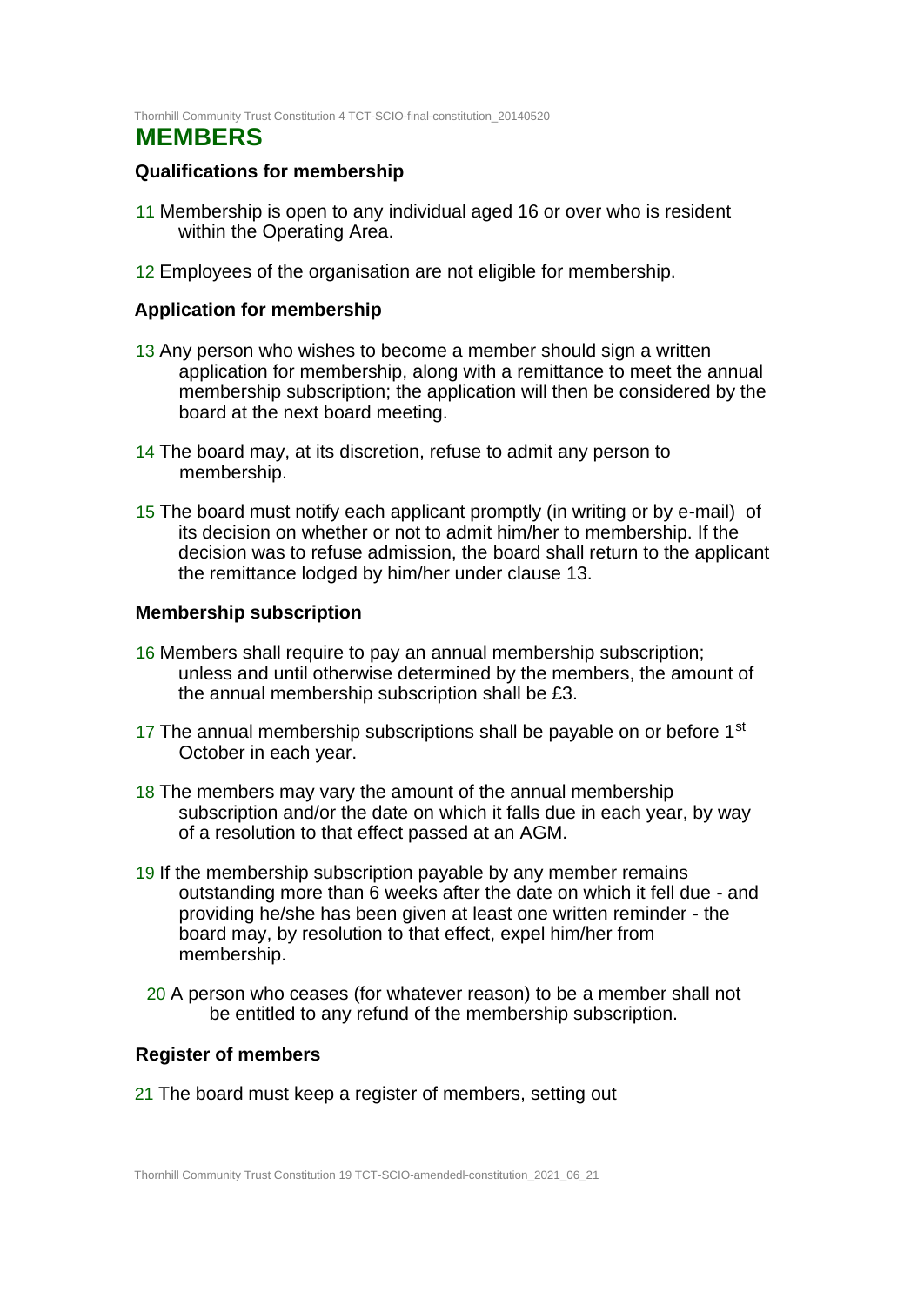- 21.1 for each current member:
	- 21.1.1 his/her full name and address; and
	- 21.1.2 the date on which he/she was registered as a member of the organisation;
- 21.2 for each former member for at least six years from the date on he/she ceased to be a member:
	- 21.2.1 his/her name; and
	- 21.2.2 the date on which he/she ceased to be a member.
- 22 The board must ensure that the register of members is updated within 28 days of any change:
	- 22.1 which arises from a resolution of the board or a resolution passed by the members of the organisation; or
	- 22.2 which is notified to the organisation.
- 23 If a member or charity trustee of the organisation requests a copy of the register of members, the board must ensure that a copy is supplied to him/her within 28 days, providing the request is reasonable; if the request is made by a member (rather than a charity trustee), the board may provide a copy which has the addresses blanked out.

#### **Withdrawal from membership**

24 Any person who wants to withdraw from membership must give a written notice of withdrawal to the organisation, signed by him/her; he/she will cease to be a member as from the time when the notice is received by the organisation.

#### **Transfer of membership**

25 Membership of the organisation may not be transferred by a member.

#### **Expulsion from membership**

- 26 Any person may be expelled from membership by way of a resolution passed by not less than two thirds of those present and voting at a members' meeting, providing the following procedures have been observed:-
	- 26.1 at least 21 days' notice of the intention to propose the resolution must be given to the member concerned, specifying the grounds for the proposed expulsion;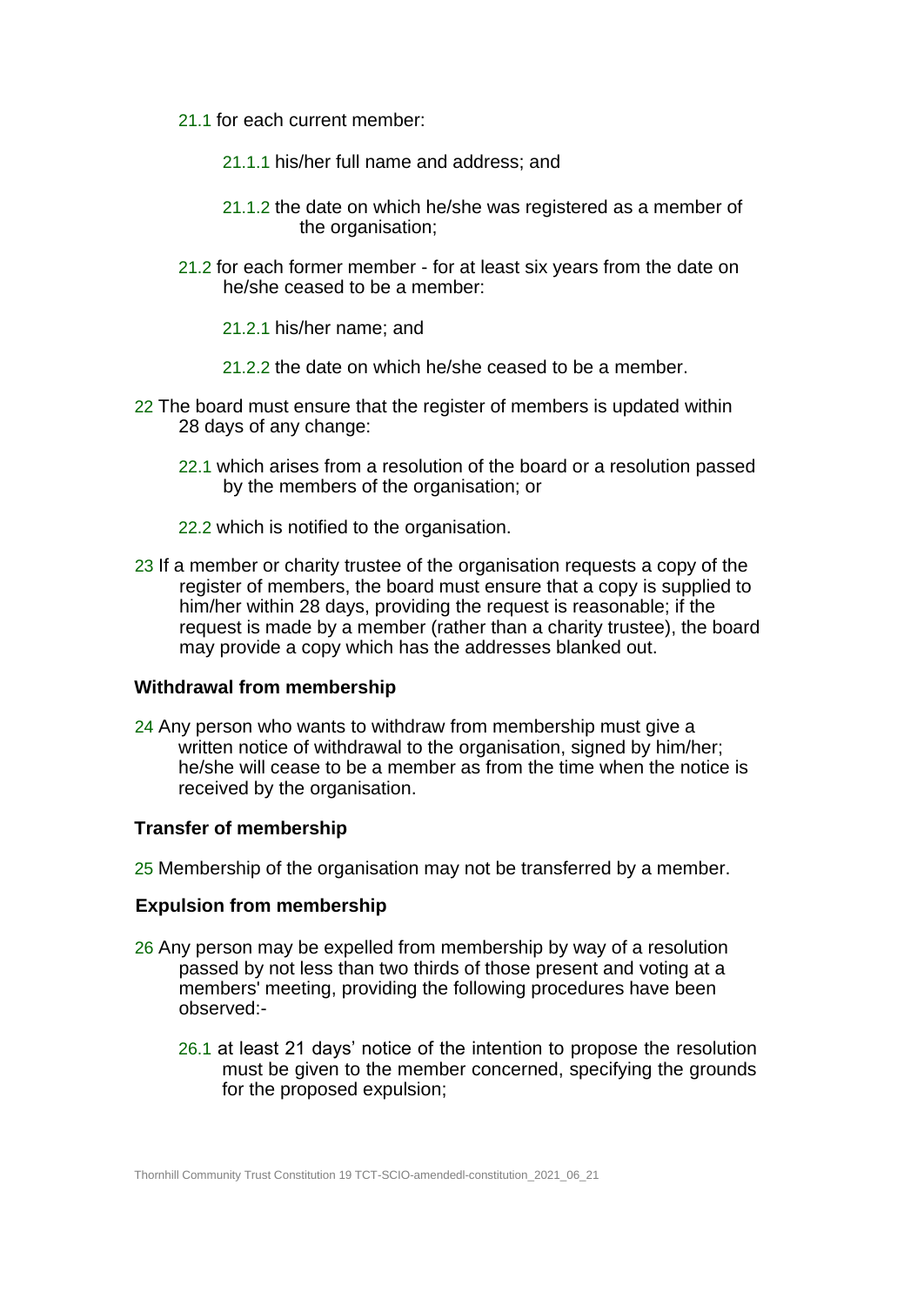26.2 the member concerned will be entitled to be heard on the resolution at the members' meeting at which the resolution is proposed.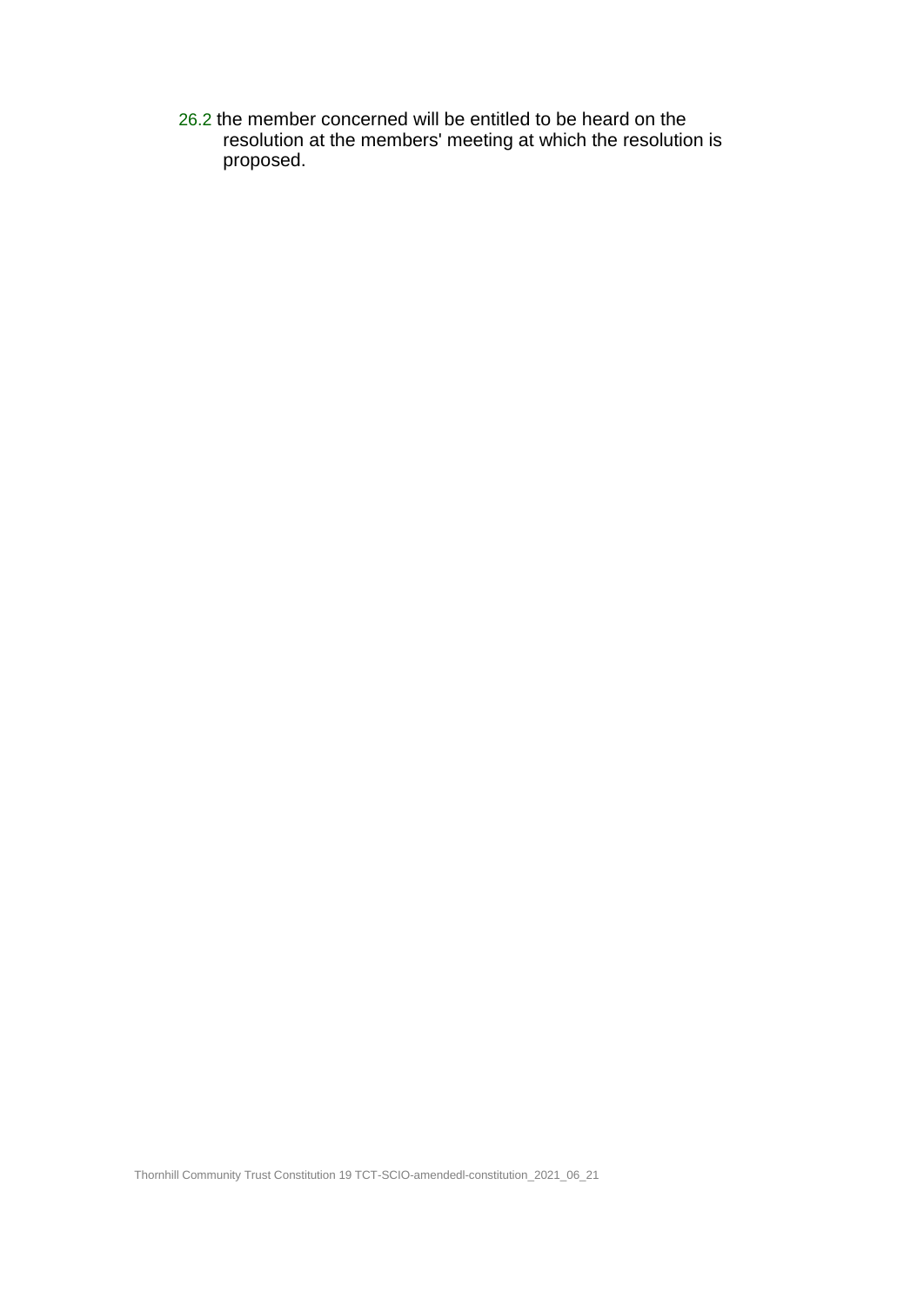# **DECISION-MAKING BY THE MEMBERS**

# **Members' meetings**

- 27 The board must arrange a meeting of members attending in person or virtually (an annual general meeting or "AGM") in each calendar year.
- 28 The gap between one AGM and the next must not be longer than 15 months.
- 29 Notwithstanding clause 27, an AGM does not need to be held during the calendar year in which the organisation is formed; but the first AGM must still be held within 15 months of the date on which the organisation is formed.
- 30 The business of each AGM must include:-
	- 30.1 a report by the chair on the activities of the organisation;
	- 30.2 consideration of the annual accounts of the organisation;
	- 30.3 the election/re-election of charity trustees, as referred to in clauses 58 to 61.

31 The board may arrange a special members' meeting at any time, with members attending in person or virtually. Such meetings may be entirely virtual meetings or hybrid meetings as the circumstances allow.

# **Power to request the board to arrange a special members'**

#### **meeting**

- 32 The board must arrange a special members' meeting if they are requested to do so by a notice (which may take the form of two or more documents in the same terms, each signed by one or more members) by members who amount to 5% or more of the total membership of the organisation at the time, providing:
	- 32.1 the notice states the purposes for which the meeting is to be held; and
	- 32.2 those purposes are not inconsistent with the terms of this constitution, the Charities and Trustee (Investment) Scotland Act 2005 or any other statutory provision.
- 33 If the board receive a notice under clause 32, the date for the meeting which they arrange in accordance with the notice must not be later than 28 days from the date on which they received the notice.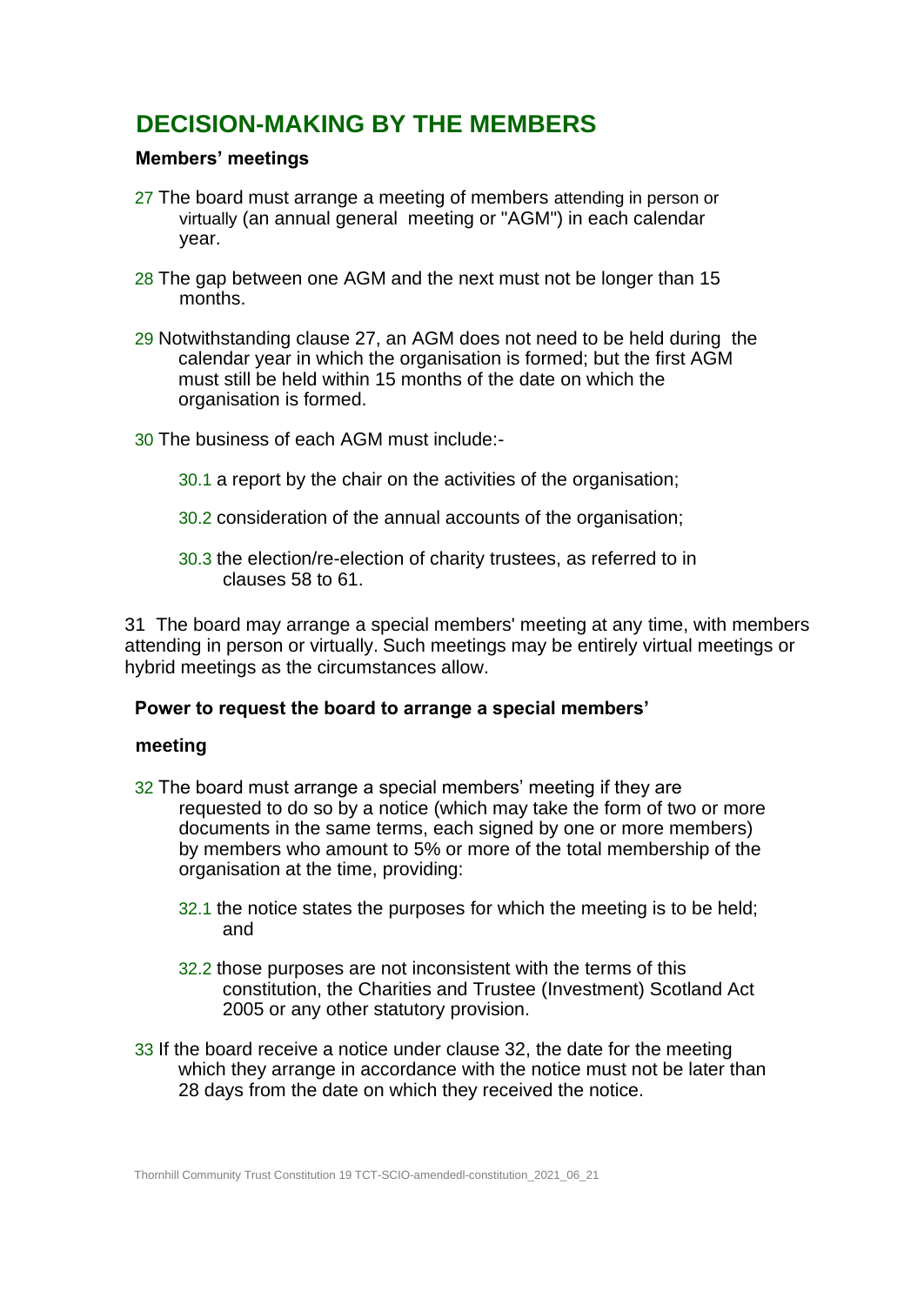### **Notice of members' meetings**

- 34 At least 14 clear days' notice must be given of any AGM or any special members' meeting.
- 35 The notice calling a members' meeting must specify in general terms what business is to be dealt with at the meeting; and

35.1 in the case of a resolution to alter the constitution, must set out the exact terms of the proposed alteration(s); or

- 35.2 in the case of any other resolution falling within clause 46 (requirement for two-thirds majority) must set out the exact terms of the resolution.
- 36 The reference to "clear days" in clause 34 shall be taken to mean that, in calculating the period of notice,
	- 36.1 the day after the notices are posted (or sent by e-mail) should be excluded; and
	- 36.2 the day of the meeting itself should also be excluded.
- 37 Notice of every members' meeting must be given to all the members of the organisation, and to all the charity trustees; but the accidental omission to give notice to one or more members will not invalidate the proceedings at the meeting.
- 38 Any notice which requires to be given to a member under this constitution must be: -
	- 38.1 sent in writing to the member, at the address last notified by him/her to the organisation; *or*
	- 38.2 sent by e-mail to the member, at the e-mail address last notified by him/her to the organisation.
	- 38.3 include details of the means by which a person may attend the meeting virtually, for a meeting to be held virtually or as a hybrid meeting.

#### **Procedure at members' meetings**

- 39 No valid decisions can be taken at any members' meeting unless a quorum is present.
- 40 The quorum for a members' meeting is 15 members, present in person or virtually where arrangements for virtual attendance have been made.
- 41 If a quorum is not present within 30 minutes after the time at which a members' meeting was due to start - or if a quorum ceases to be present during a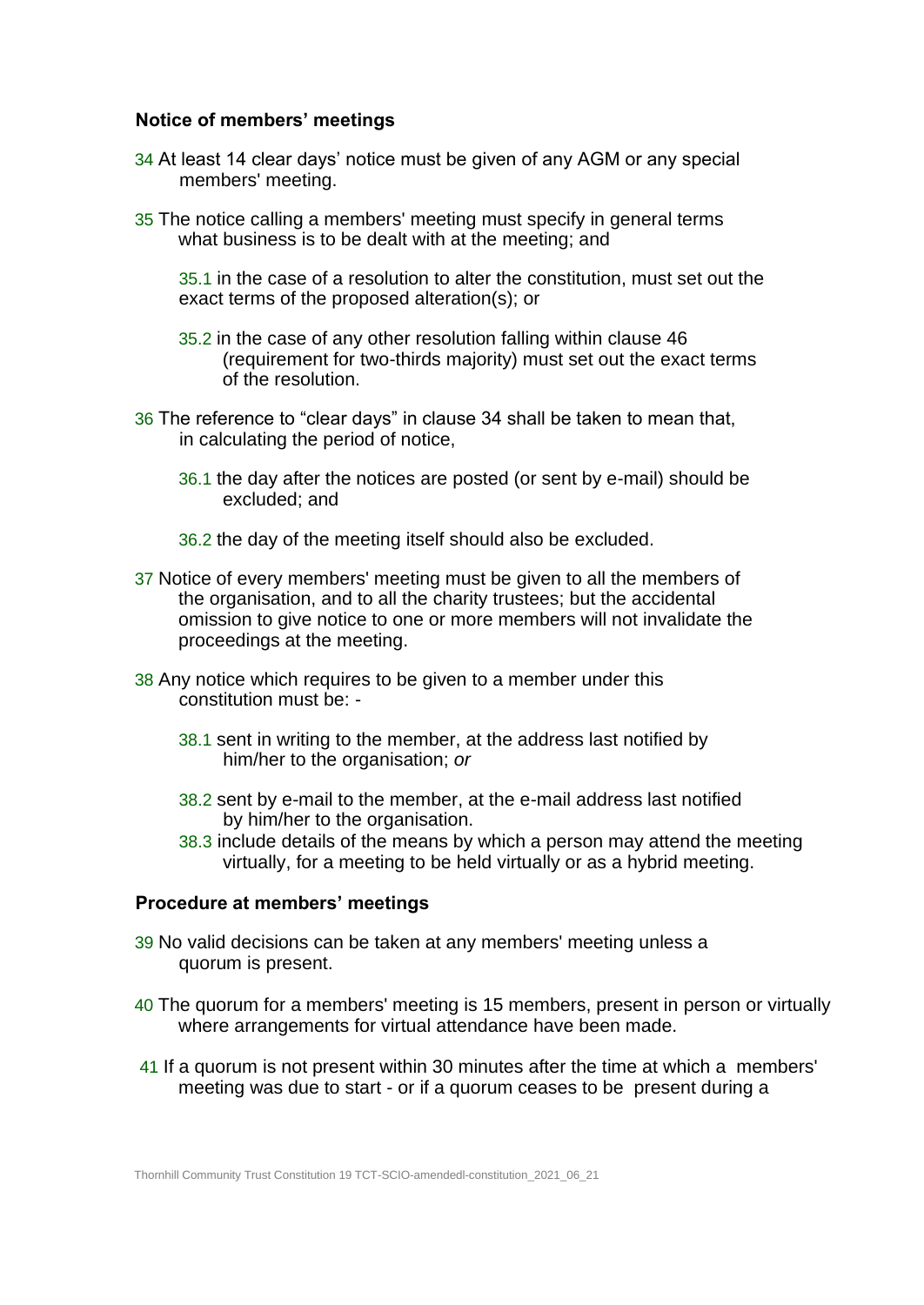members' meeting - the meeting cannot proceed; and fresh notices of meeting will require to be sent out, to deal with the business (or remaining business) which was intended to be conducted.

- 42 The chair of the organisation should act as chairperson of each members' meeting.
- 43 If the chair of the organisation is not present within 15 minutes after the time at which the meeting was due to start (or is not willing to act as chairperson), the charity trustees present at the meeting must elect (from among themselves) the person who will act as chairperson of that meeting.

#### **Voting at members' meetings**

- 44 Every member has one vote, which must be given personally.
	- 45 All decisions at members' meetings will be made by majority vote with the exception of the types of resolution listed in clause 46.
- 46 The following resolutions will be valid only if passed by not less than two thirds of those voting on the resolution at a members' meeting (or if passed by way of a written resolution under clause 50):
	- 46.1 a resolution amending the constitution;
	- 46.2 a resolution expelling a person from membership under clause 26;
	- 46.3 a resolution directing the board to take any particular step (or directing the board not to take any particular step);
	- 46.4 a resolution approving the amalgamation of the organisation with another SCIO (or approving the constitution of the new SCIO to be constituted as the successor pursuant to that amalgamation);
	- 46.5 a resolution to the effect that all of the organisation's property, rights and liabilities should be transferred to another SCIO (or agreeing to the transfer from another SCIO of all of its property, rights and liabilities);
	- 46.6 a resolution for the winding up or dissolution of the organisation.
- 47 If there is an equal number of votes for and against any resolution, the chairperson of the meeting will be entitled to a second (casting) vote.
- 48 A resolution put to the vote at a members' meeting will be decided on a show of hands - unless the chairperson (or at least two other members present at the meeting) ask for a secret ballot.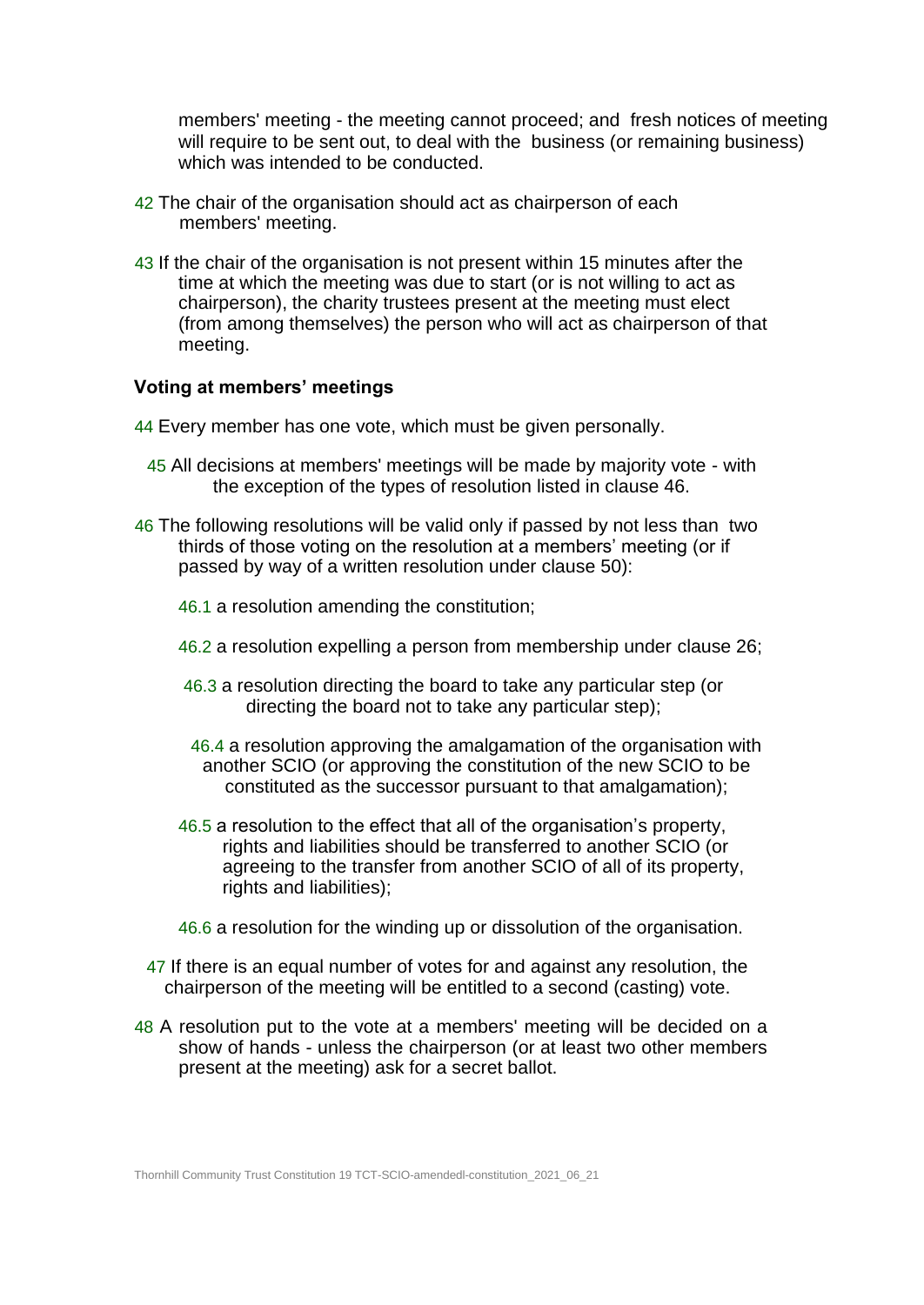49 The chairperson will decide how any secret ballot is to be conducted, and he/she will declare the result of the ballot at the meeting.

#### **Written resolutions by members**

50 A resolution agreed to in writing (or by e-mail) by all the members will be as valid as if it had been passed at a members' meeting; the date of the resolution will be taken to be the date on which the last member agreed to it.

### **Minutes**

- 51 The board must ensure that proper minutes are kept in relation to all members' meetings.
- 52 Minutes of members' meetings must include the names of those present; and (so far as possible) should be signed by the chairperson of the meeting.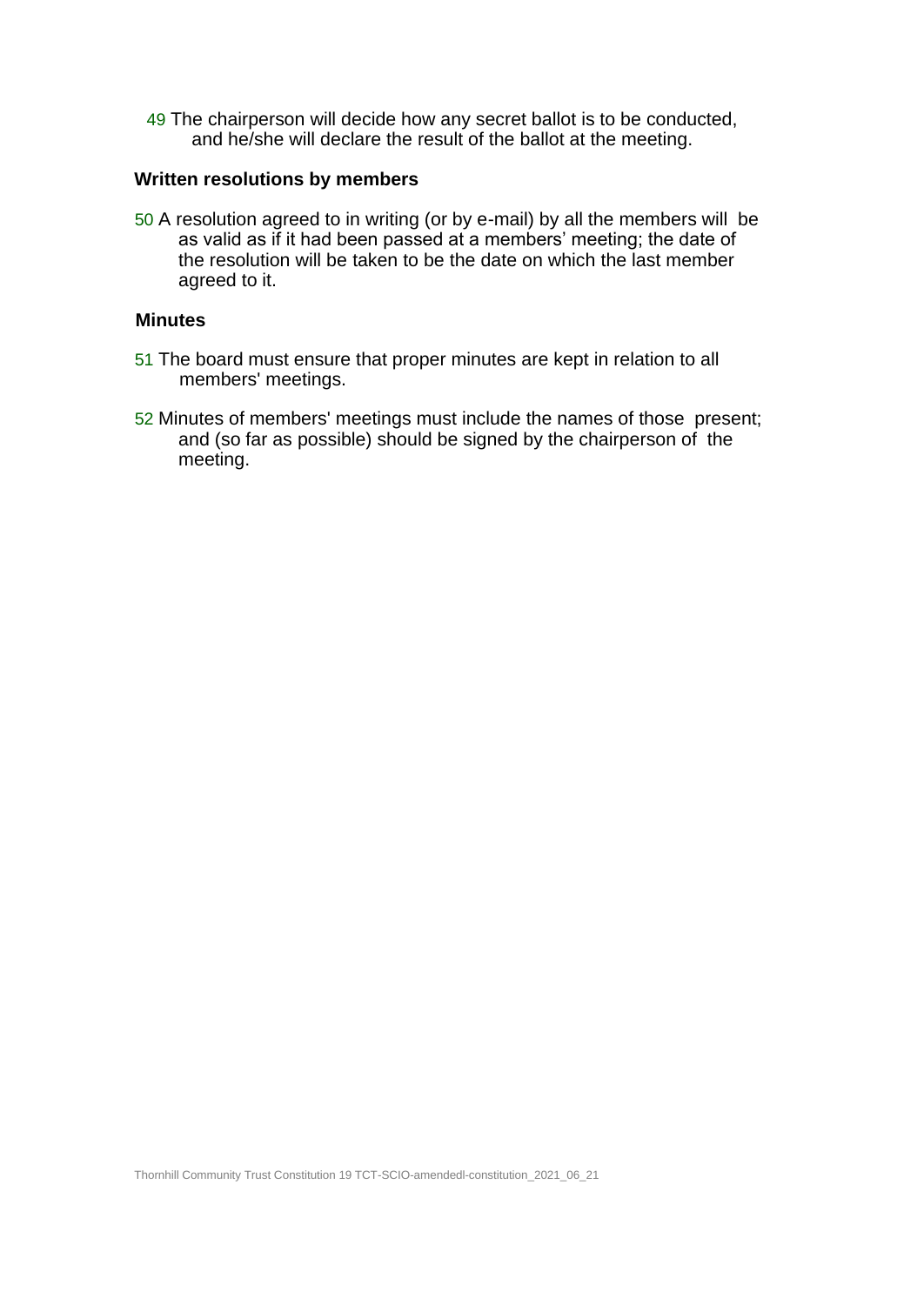Thornhill Community Trust Constitution 10 TCT-SCIO-final-constitution\_20140520

# **BOARD**

### **Number of charity trustees**

- 53 The maximum number of charity trustees is 11.
- 54 The minimum number of charity trustees is 5.

# **Eligibility**

- 55 A person will not be eligible for election or appointment to the board unless he/she is a member of the organisation.
- 56 A person will not be eligible for election or appointment to the board if he/she is: -
	- 56.1 disqualified from being a charity trustee under the Charities and Trustee Investment (Scotland) Act 2005; or
	- 56.2 an employee of the organisation.
	- 56.3 Initial charity trustees
- 57 The individuals who signed the charity trustee declaration forms which accompanied the application for incorporation of the organisation shall be deemed to have been appointed by the members as charity trustees with effect from the date of incorporation of the organisation.

#### **Election, retiral, re-election**

- 58 At each AGM, the members may elect any member (unless he/she is debarred from membership under clause 55) to be a charity trustee.
- 59 The board may at any time appoint any member (unless he/she is debarred from membership under clause 55) to be a charity trustee.
- 60 At each AGM, all of the charity trustees must retire from office but may then be re-elected under clause 58.
- 61 A charity trustee retiring at an AGM will be deemed to have been re elected unless: -
	- 61.1 he/she advises the board prior to the conclusion of the AGM that he/she does not wish to be re-appointed as a charity trustee; or
	- 61.2 an election process was held at the AGM and he/she was not among those elected/re-elected through that process; or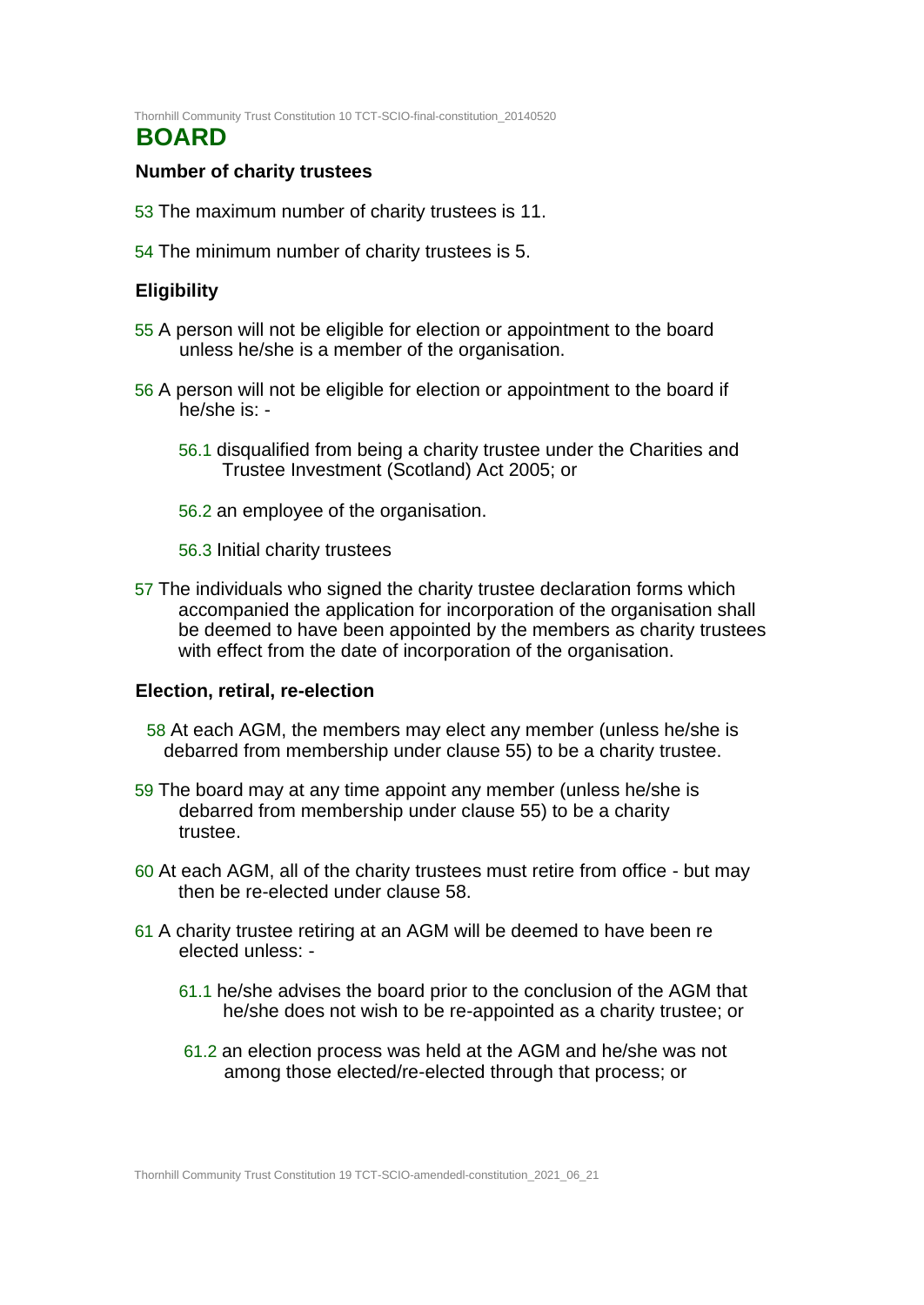61.3 a resolution for the re-election of that charity trustee was put to the AGM and was not carried.

#### **Termination of office**

- 62 A charity trustee will automatically cease to hold office if:
	- 62.1 he/she becomes disqualified from being a charity trustee under the Charities and Trustee Investment (Scotland) Act 2005;

62.2 he/she becomes incapable for medical reasons of carrying out his/her duties as a charity trustee - but only if that has continued (or is expected to continue) for a period of more than six months;

- 62.3 he/she ceases to be a member of the organisation;
- 62.4 he/she becomes an employee of the organisation;
- 62.5 he/she gives the organisation a notice of resignation, signed by him/her;
- 62.6 he/she is absent (without good reason, in the opinion of the board) from more than three consecutive meetings of the board - but only if the board resolves to remove him/her from office;
- 62.7 he/she is removed from office by resolution of the board on the grounds that he/she is considered to have committed a material breach of the code of conduct for charity trustees (as referred to in clause 79);
- 62.8 he/she is removed from office by resolution of the board on the grounds that he/she is considered to have been in serious or persistent breach of his/her duties under section 66(1) or (2) of the Charities and Trustee Investment (Scotland) Act 2005; or
- 62.9 he/she is removed from office by a resolution of the members passed at a members' meeting.
- 63 A resolution under paragraph 62.7, 62.8 or 62.9 shall be valid only if:
	- 63.1 the charity trustee who is the subject of the resolution is given reasonable prior written notice of the grounds upon which the resolution for his/her removal is to be proposed;
	- 63.2 the charity trustee concerned is given the opportunity to address the meeting at which the resolution is proposed, prior to the resolution being put to the vote; and
	- 63.3 (in the case of a resolution under paragraph 62.7 or 62.8) at least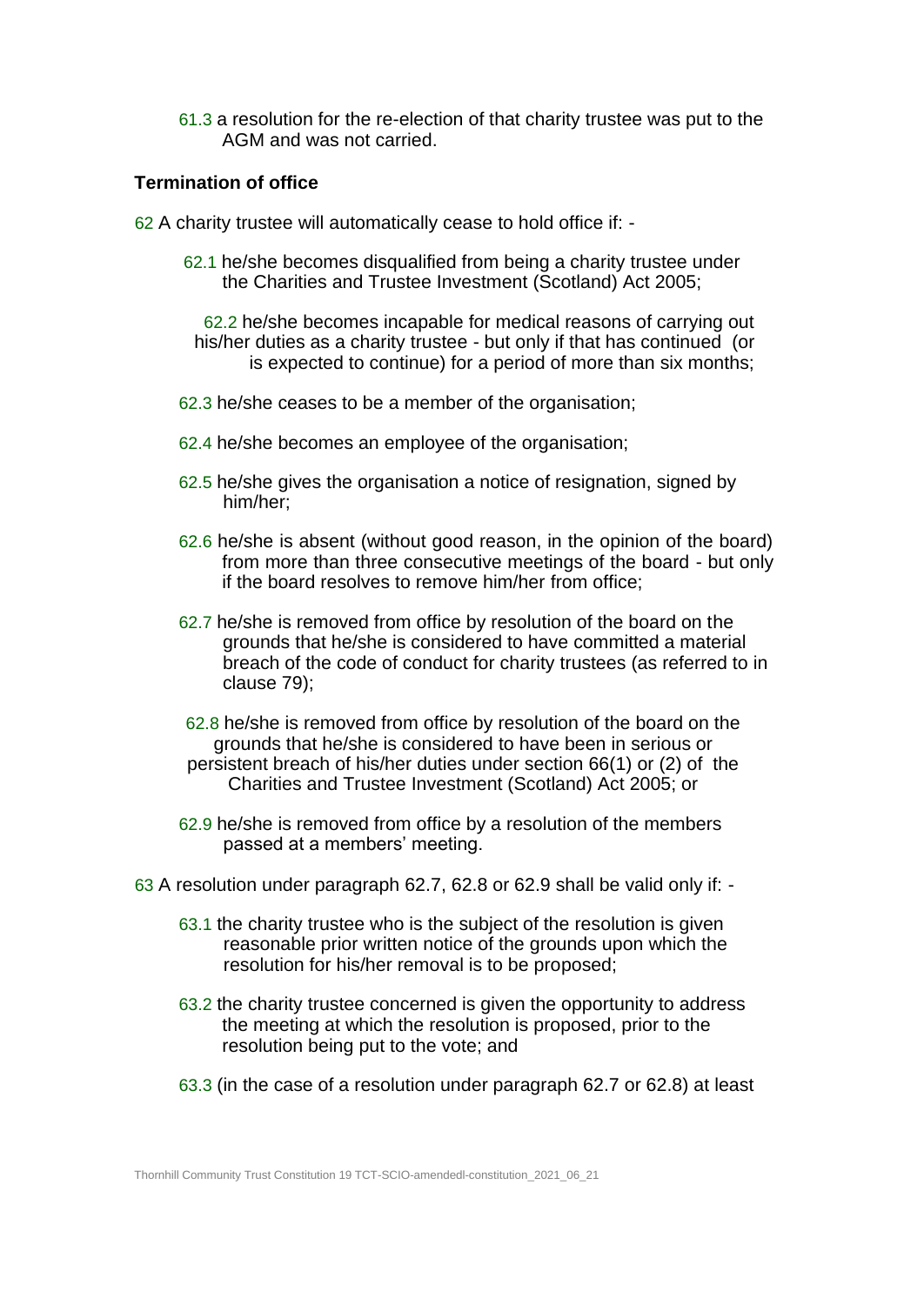two thirds (to the nearest round number) of the charity trustees then in office vote in favour of the resolution.

#### **Register of charity trustees**

- 64 The board must keep a register of charity trustees, setting out:-
	- 64.1 for each current charity trustee:
		- 64.1.1 his/her full name and address;
		- 64.1.2 the date on which he/she was appointed as a charity trustee; and
		- 64.1.3 any office held by him/her in the organisation;
	- 64.2 for each former charity trustee for at least 6 years from the date on which he/she ceased to be a charity trustee:
		- 64.2.1 the name of the charity trustee;
		- 64.2.2 any office held by him/her in the organisation; and 64.2.3

the date on which he/she ceased to be a charity trustee.

- 65 The board must ensure that the register of charity trustees is updated within 28 days of any change:
	- 65.1 which arises from a resolution of the board or a resolution passed by the members of the organisation; or
	- 65.2 which is notified to the organisation.
- 66 If any person requests a copy of the register of charity trustees, the board must ensure that a copy is supplied to him/her within 28 days, providing the request is reasonable; if the request is made by a person who is not a charity trustee of the organisation, the board may provide a copy which has the addresses blanked out - if the SCIO is satisfied that including that information is likely to jeopardise the safety or security of any person or premises.

#### **Office-bearers**

- 67 The charity trustees must elect (from among themselves) a chair, a treasurer and a secretary.
- 68 In addition to the office-bearers required under clause 67, the charity trustees may elect (from among themselves) further office-bearers if they consider that appropriate.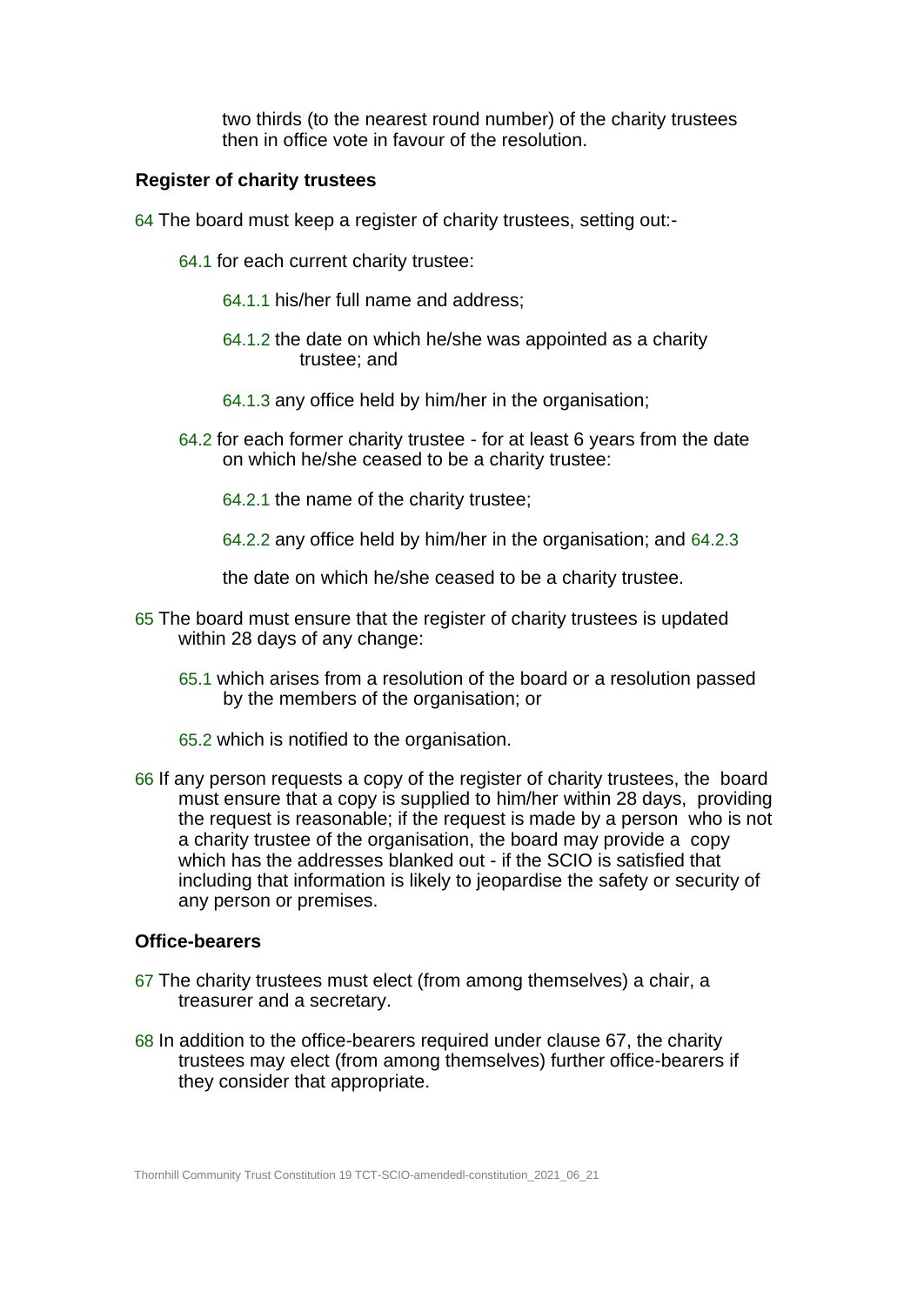- 69 All of the office-bearers will cease to hold office at the conclusion of each AGM, but may then be re-elected under clause 67 or 68.
- 70 A person elected to any office will automatically cease to hold that office: -
	- 70.1 if he/she ceases to be a charity trustee; *or*

70.2 if he/she gives to the organisation a notice of resignation from that office, signed by him/her.

#### **Powers of board**

- 71 Except where this constitution states otherwise, the organisation (and its assets and operations) will be managed by the board; and the board may exercise all the powers of the organisation.
- 72 A meeting of the board at which a quorum is present may exercise all powers exercisable by the board.

73 The members may, by way of a resolution passed in compliance with clause 46 (requirement for two-thirds majority), direct the board to take any particular step or direct the board not to take any particular step; and the board shall give effect to any such direction accordingly.

#### **Charity trustees - general duties**

- 74 Each of the charity trustees has a duty, in exercising functions as a charity trustee, to act in the interests of the organisation; and, in particular, must:-
	- 74.1 seek, in good faith, to ensure that the organisation acts in a manner which is in accordance with its purposes;
	- 74.2 act with the care and diligence which it is reasonable to expect of a person who is managing the affairs of another person;
	- 74.3 in circumstances giving rise to the possibility of a conflict of interest between the organisation and any other party:
		- 74.3.1 put the interests of the organisation before that of the other party;
		- 74.3.2 where any other duty prevents him/her from doing so, disclose the conflicting interest to the organisation and refrain from participating in any deliberation or decision of the other charity trustees with regard to the matter in question;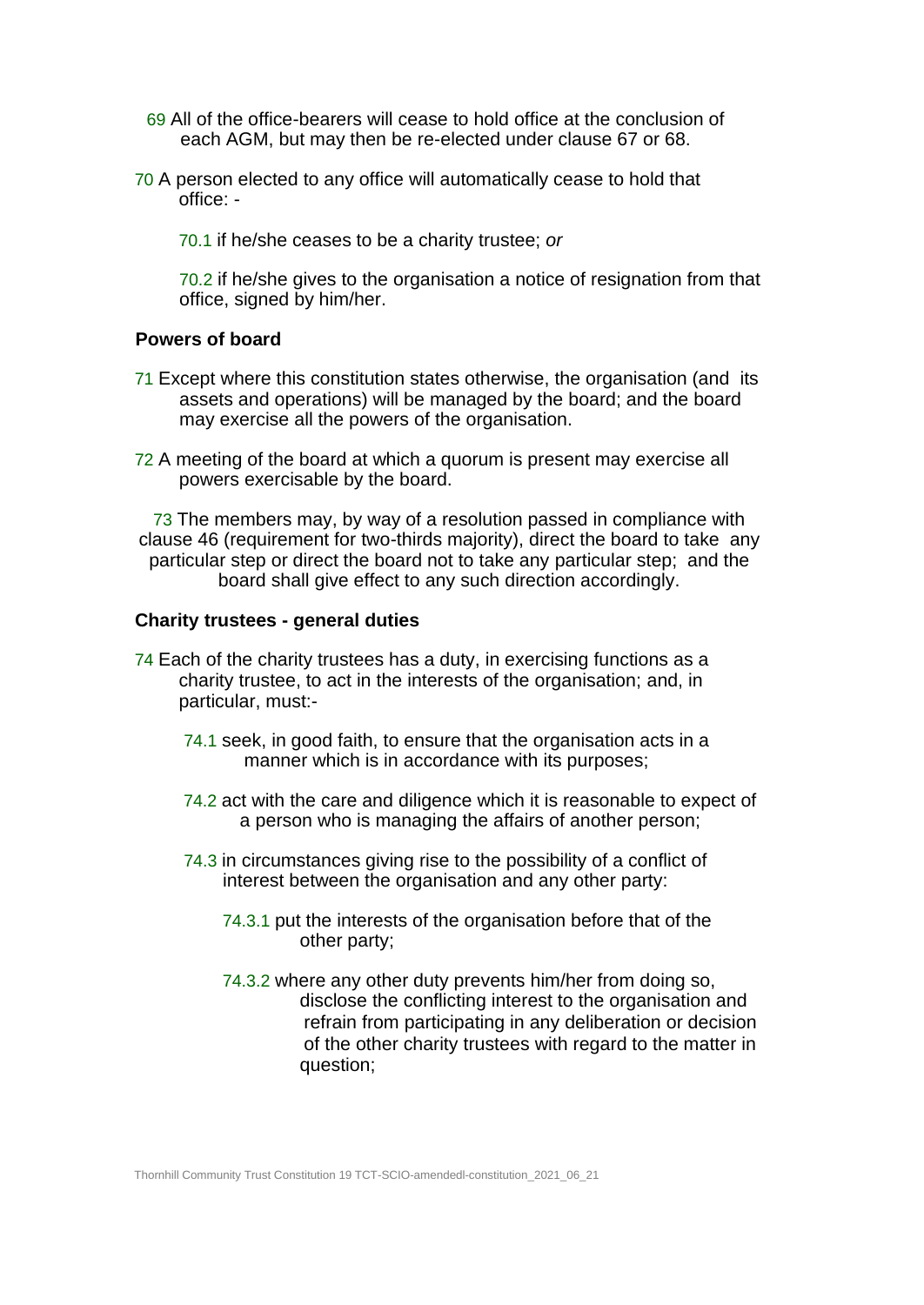74.4 ensure that the organisation complies with any direction, requirement, notice or duty imposed under or by virtue of the Charities and Trustee Investment (Scotland) Act 2005.

- 75 In addition to the duties outlined in clause 74, all of the charity trustees must take such steps as are reasonably practicable for the purpose of ensuring: -
	- 75.1 that any breach of any of those duties by a charity trustee is corrected by the charity trustee concerned and not repeated; and
	- 75.2 that any trustee who has been in serious and persistent breach of those duties is removed as a trustee.
- 76 Provided he/she has declared his/her interest and has not voted on the question of whether or not the organisation should enter into the arrangement - a charity trustee will not be debarred from entering into an arrangement with the organisation in which he/she has a personal interest; and (subject to clause 77 and to the provisions relating to remuneration for services contained in the Charities and Trustee Investment (Scotland) Act 2005), he/she may retain any personal benefit which arises from that arrangement.
- 77 No charity trustee may serve as an employee (full time or part time) of the organisation; and no charity trustee may be given any remuneration by the organisation for carrying out his/her duties as a charity trustee.
- 78 The charity trustees may be paid all travelling and other expenses reasonably incurred by them in connection with carrying out their duties; this may include expenses relating to their attendance at meetings.

#### **Code of conduct for charity trustees**

- 79 Each of the charity trustees shall comply with the code of conduct (incorporating detailed rules on conflict of interest) prescribed by the board from time to time.
- 80 The code of conduct referred to in clause 79 shall be supplemental to the provisions relating to the conduct of charity trustees contained in this constitution and the duties imposed on charity trustees under the Charities and Trustee Investment (Scotland) Act 2005; and all relevant provisions of this constitution shall be interpreted and applied in accordance with the provisions of the code of conduct in force from time to time.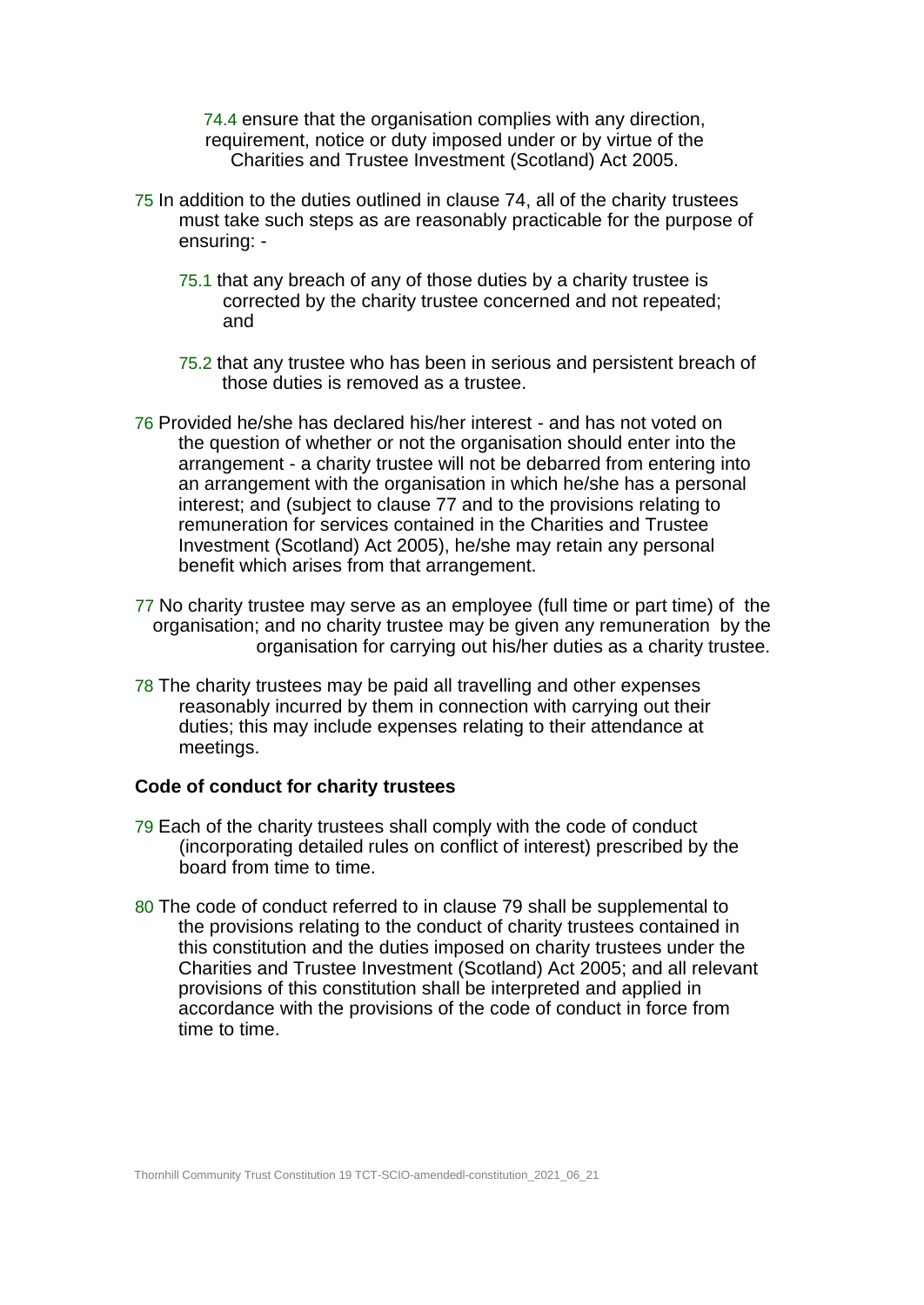# **DECISION-MAKING BY THE CHARITY TRUSTEES**

### **Notice of board meetings**

- 81 Any charity trustee may call a meeting of the board *or* ask the secretary to call a meeting of the board.
- 82 At least 7 days' notice must be given of each board meeting, unless (in the opinion of the person calling the meeting) there is a degree of urgency which makes that inappropriate.

#### **Procedure at board meetings**

- 83 No valid decisions can be taken at a board meeting unless a quorum is present; the quorum for board meetings is 5 charity trustees, present in person or virtually where arrangements for virtual attendance have been made.
- 84 If at any time the number of charity trustees in office falls below the number stated as the quorum in clause 83, the remaining charity trustee(s) will have power to fill the vacancies or call a members' meeting - but will not be able to take any other valid decisions.
- 85 The chair of the organisation should act as chairperson of each board meeting.
- 86 If the chair is not present within 15 minutes after the time at which the meeting was due to start (or is not willing to act as chairperson), the charity trustees present at the meeting must elect (from among themselves) the person who will act as chairperson of that meeting.
- 87 Every charity trustee has one vote, which must be given personally.
- 88 All decisions at board meetings will be made by majority vote.
- 89 If there is an equal number of votes for and against any resolution, the chairperson of the meeting will be entitled to a second (casting) vote.
- 90 The board may, at its discretion, allow any person to attend and speak at a board meeting notwithstanding that he/she is not a charity trustee - but on the basis that he/she must not participate in decision-making.
- 91 A charity trustee must not vote at a board meeting (or at a meeting of a sub-committee) on any resolution which relates to a matter in which he/she has a personal interest or duty which conflicts (or may conflict) with the interests of the organisation; he/she must withdraw from the meeting while an item of that nature is being dealt with.
- 92 For the purposes of clause 91: -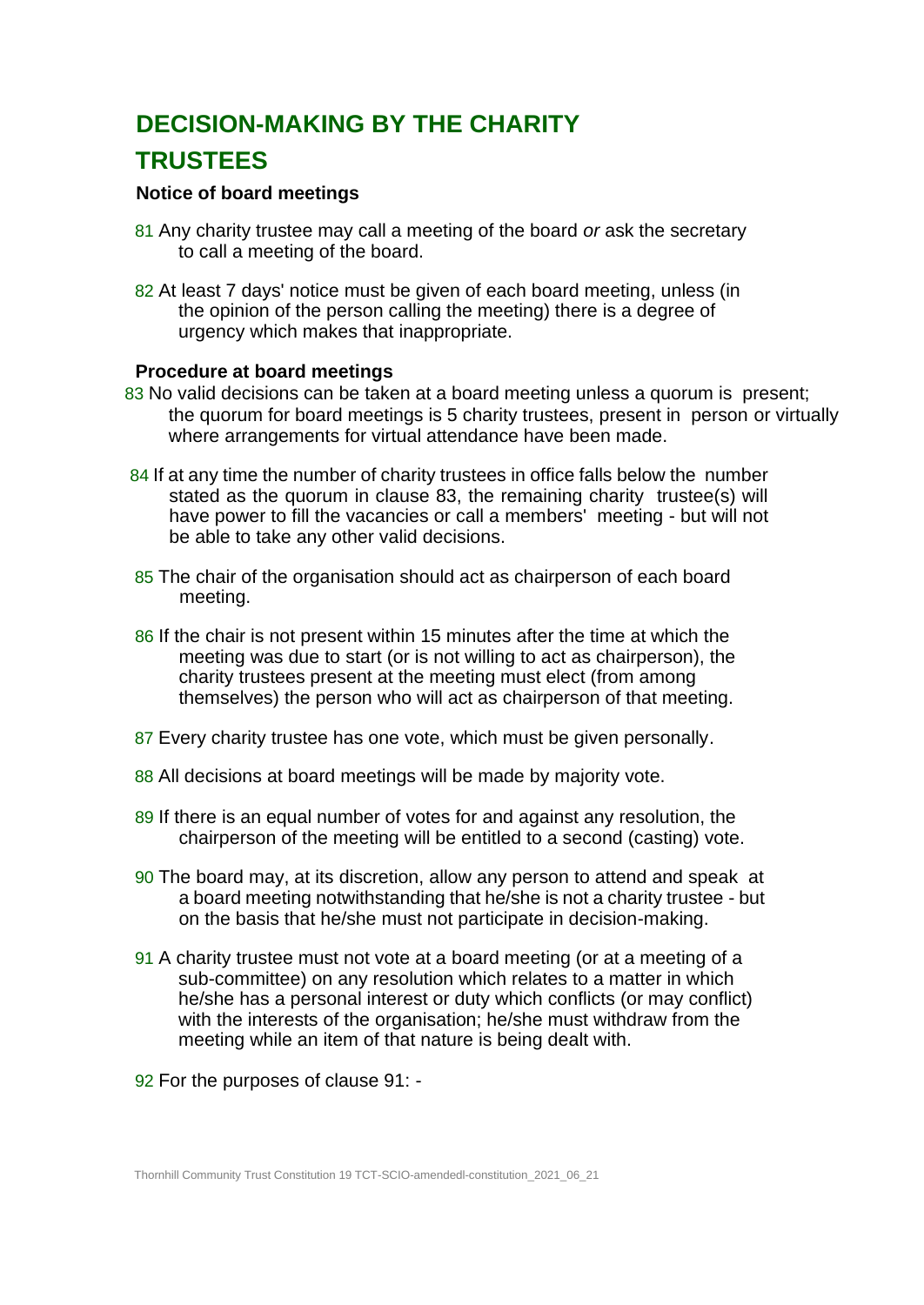- 92.1 an interest held by an individual who is "connected" with the charity trustee under section 68(2) of the Charities and Trustee Investment (Scotland) Act 2005 (husband/wife, partner, child, parent, brother/sister etc) shall be deemed to be held by that charity trustee;
- 92.2 a charity trustee will be deemed to have a personal interest in relation to a particular matter if a body in relation to which he/she is an employee, director, member of the management committee, officer or elected representative has an interest in that matter.

#### **Minutes**

- 93 The board must ensure that proper minutes are kept in relation to all board meetings and meetings of sub-committees.
- 94 The minutes to be kept under clause 93 must include the names of those present; and (so far as possible) should be signed by the chairperson of the meeting.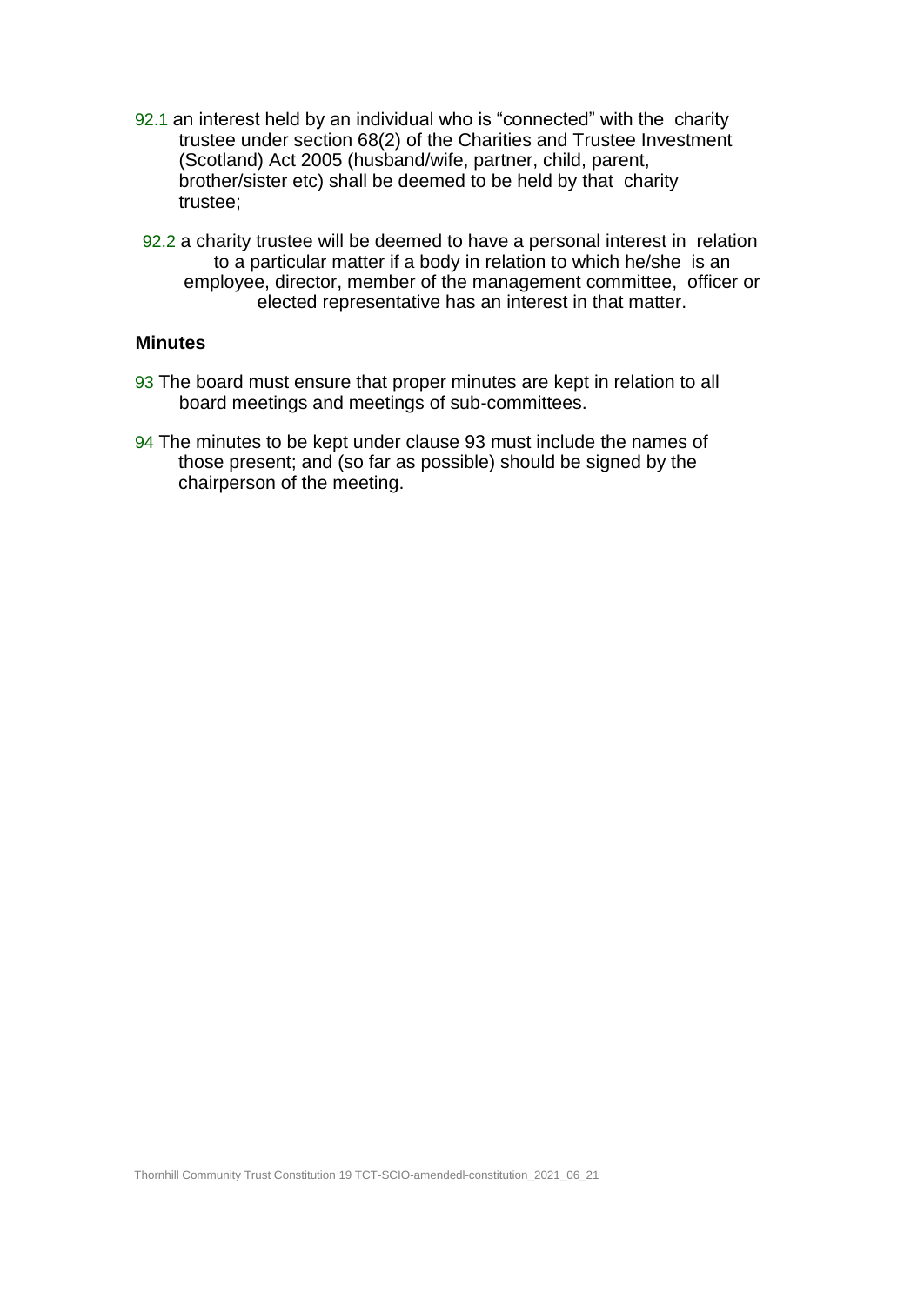# **ADMINISTRATION**

#### **Delegation to sub-committees**

- 95 The board may delegate any of their powers to sub-committees; a sub committee must include at least one charity trustee, but other members of a sub-committee need not be charity trustees.
- 96 The board may also delegate to the chair of the organisation (or the holder of any other post) such of their powers as they may consider appropriate.
- 97 When delegating powers under clause 95 or 96, the board must set out appropriate conditions (which must include an obligation to report regularly to the board).
- 98 Any delegation of powers under clause 95 or 96 may be revoked or altered by the board at any time.
- 99 The rules of procedure for each sub-committee, and the provisions relating to membership of each sub-committee, shall be set by the board.

### **Operation of accounts**

- 100 Subject to clause 101, the signatures of two out of three signatories appointed by the board will be required in relation to all operations (other than the lodging of funds) on the bank and building society accounts held by the organisation; at least one out of the two signatures must be the signature of a charity trustee.
- 101 Where the organisation uses electronic facilities for the operation of any bank or building society account, the authorisations required for operations on that account must be consistent with the approach reflected in clause 100.

#### **Accounting records and annual accounts**

- 102 The board must ensure that proper accounting records are kept, in accordance with all applicable statutory requirements.
- 103 The board must prepare annual accounts, complying with all relevant statutory requirements; if an audit is required under any statutory provisions (or if the board consider that an audit would be appropriate for some other reason), the board should ensure that an audit of the accounts is carried out by a qualified auditor.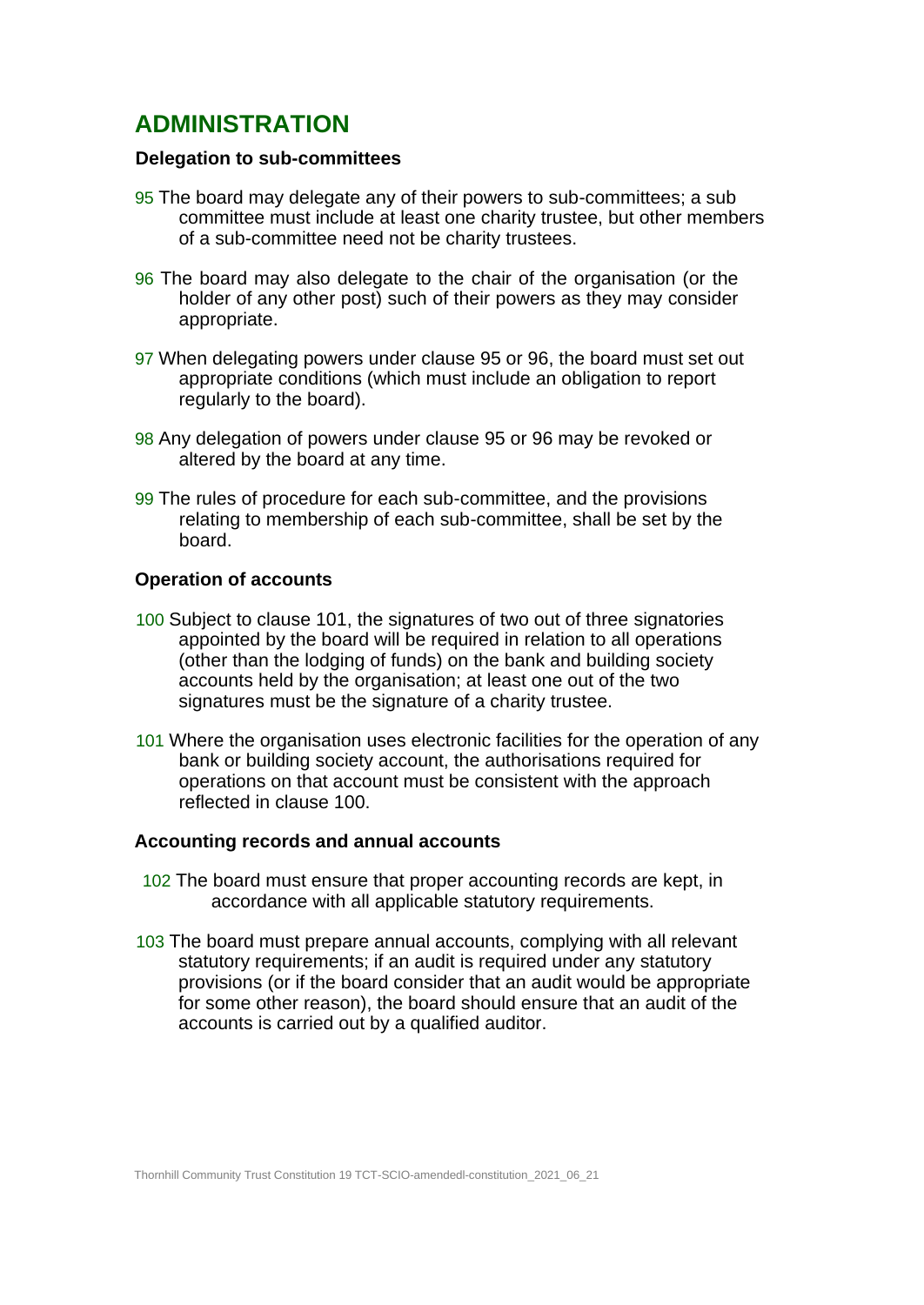# **MISCELLANEOUS**

# **Winding-up**

- 104 If the organisation is to be wound up or dissolved, the winding-up or dissolution process will be carried out in accordance with the procedures set out under the Charities and Trustee Investment (Scotland) Act 2005.
- 105 Any surplus assets available to the organisation immediately preceding its winding up or dissolution must be used for purposes which are the same as - or which closely resemble - the purposes of the organisation as set out in this constitution.

#### **Alterations to the constitution**

- 106 This constitution may (subject to clause 107) be altered by resolution of the members passed at a members' meeting (subject to achieving the two thirds majority referred to in clause 46) or by way of a written resolution of the members.
- 107 The Charities and Trustee Investment (Scotland) Act 2005 prohibits taking certain steps (e.g. change of name, an alteration to the purposes, amalgamation, winding-up) without the consent of the Office of the Scottish Charity Regulator (OSCR).

#### **Interpretation**

- 108 References in this constitution to the Charities and Trustee Investment (Scotland) Act 2005 should be taken to include: -
	- 108.1any statutory provision which adds to, modifies or replaces that Act; and
	- 108.2any statutory instrument issued in pursuance of that Act or in pursuance of any statutory provision falling under paragraph 108.1 above.

109 In this constitution: -

- 109.1"charity" means a body which is either a "Scottish charity" within the meaning of section 13 of the Charities and Trustee Investment (Scotland) Act 2005 or a "charity" within the meaning of section 1 of the Charities Act 2006, providing (in either case) that its objects are limited to charitable purposes.
- 109.2"charitable purpose" means a charitable purpose under section 7 of the Charities and Trustee Investment (Scotland) Act 2005 which is also regarded as a charitable purpose in relation to the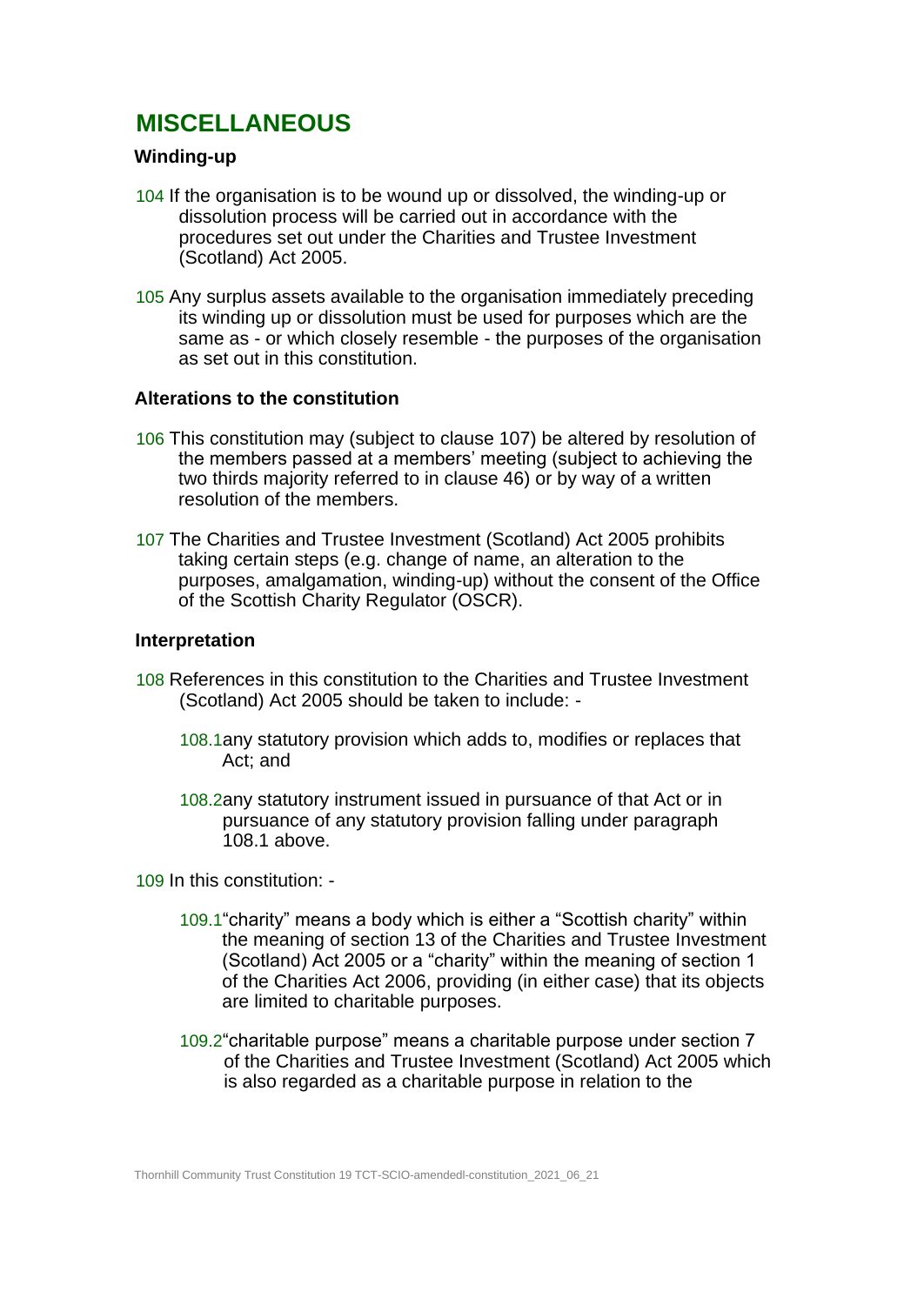application of the Taxes Acts.

110 In this constitution:-

110.1 "Virtual meeting": a meeting of members of the charity or a meeting of the board of trustees where arrangements have been made in advance to allow participants to attend the meeting by means of a conference telephone, video link or similar means of electronic communication at which all participants can be heard and can hear each other without the need for them to be physically present at the same location. A person participating in a meeting by such means shall be deemed to be attending virtually.

110.2 "Hybrid meeting": a meeting of members of the charity or a meeting of the board of trustees at which some participants are attending the meeting in person and others are attending virtually.

110.3 A person attending a meeting virtually shall have the same rights to receive notice, speak, vote and otherwise participate in the meeting as he or she would have if attending the meeting in person.